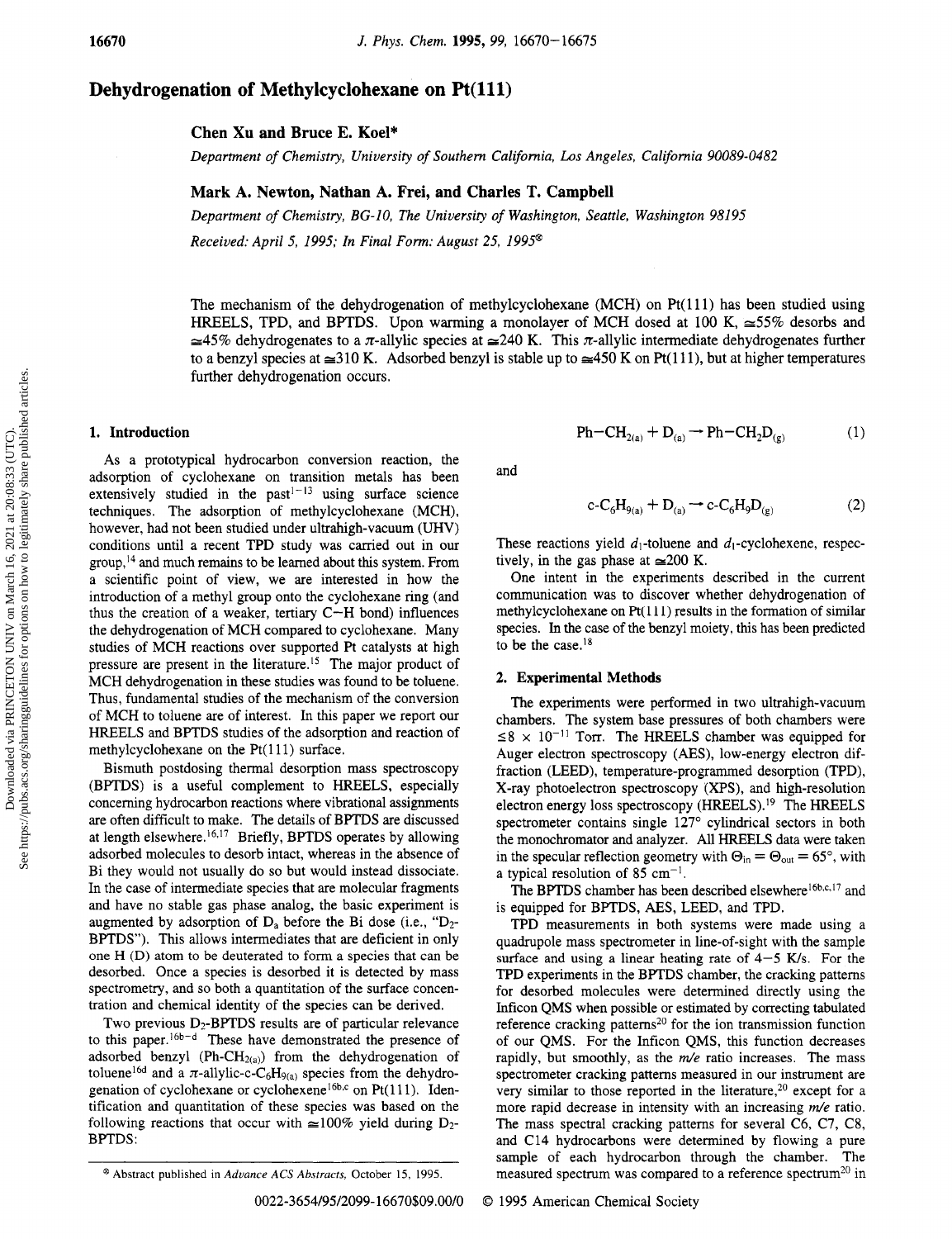each case by normalizing the spectral intensities near  $m/e = 39$ to 1.00. The ratio of intensities of all other observed peaks to that in the reference cracking pattern was plotted versus the  $m/e$  ratio, and this was found to decrease smoothly but rapidly with mass. The plot included numerous hydrocarbons and all masses up to 200. It was fit well by the function  $4 \exp(-0.04)$  $m/e$ ), with the error within the scatter of the data or the reproducibility of reference cracking patterns. (Different cracking patterns reported in the literature for the same molecule often give relative intensities that differ by <sup>a</sup> factor of up to 2.) This steep function reflects the poor transmission function of our mass spectrometer at high masses. We have used it routinely in other studies to correct reference cracking patterns for the transmission function of our mass spectrometer, and the resulting spectra agree well with what we measure. Even though the upper mass limit performance specification of the mass spectrometer is 200 amu, this function sets the practical upper mass limit of our mass spectrometer in TPD applications for submonolayer amounts of hydrocarbons at about  $m/e = 100 - 150$ , depending on the intensity of the signal. Intensities for higher masses are often at the noise level with small amounts of desorbing molecules.

The  $Pt(111)$  crystal was cooled to 95 K using liquid nitrogen or resistively heated to 1200 K. The temperature was measured by <sup>a</sup> chromel—alumel thermocouple spot-welded to the side of the crystal. The  $Pt(111)$  crystal was cleaned using a standard procedure as previously reported.21 After TPD measurements, the surface was contaminated with carbon, which was easily removed by heating the sample in  $2 \times 10^{-8}$  Torr of O<sub>2</sub> at 800 K, or sputtering, and then annealing in UHV to 1200 K. In all of the annealing experiments reported in this paper, the sample was briefly flashed to the anneal temperature and not held at that temperature for any appreciable amount of time.

Methylcyclohexane was purified by freeze—thaw cycles while pumping. The purity was checked with gas chromatography (GC) and in-situ by mass spectroscopy.

## 3. Results

3.1. HREELS Data. In these studies of the dehydrogenation of MCH using HREELS, various spectra were taken in two manners: (i) after dosing MCH on  $Pt(111)$  at 100 K followed by annealing the sample to specified temperatures and (ii) after dosing MCH on Pt(111) at elevated temperatures. Figure 1 shows <sup>a</sup> typical annealing series taken after dosing to produce 3—4 layers of MCH at <sup>100</sup> K. From bottom to top, the sample was annealed to (b) 165, (c) 225, (d) 295, (e) 395, and (f) 450 K. The spectrum at 100 K, curve a, has its main contribution from physisorbed MCH in the multilayer. A peak due to  $C-H$ vibrations is observed at 2885 cm<sup>-1</sup>. Two broad peaks between 700 and 1600  $cm^{-1}$  represent the contributions of various unresolved C—C and C—H vibrations. A very weak, broad peak near  $2475 \text{ cm}^{-1}$  is also seen. Upon annealing the surface to <sup>165</sup> K, the multilayer desorbs, leaving the surface covered with <sup>a</sup> monolayer of MCH according to the TPD results. A noticeable change occurs between 700 and  $1600 \text{ cm}^{-1}$  and between 2800 and 3100 cm<sup>-1</sup>. The intensities of the peaks in both ranges decrease. In contrast, the broad peak near 2475  $cm<sup>-1</sup>$  remains at a similar intensity. This broad peak is attributed to softened C—H vibrations resulting from their hydrogenbonding interaction with the Pt surface. Similar softening has been observed previously for the adsorption of cyclohexane on many transition metals.<sup>16c.22</sup> Further annealing to 225 K introduces no major changes in the HREELS spectrum. However, after annealing the surface to 295 K, the broad peak centered at  $2475 \text{ cm}^{-1}$  disappears completely. A significant



Figure 1. HREELS spectra following MCH adsorption on Pt(111) at <sup>100</sup> K. The spectra show the effects of increasing annealing temperature from bottom to top.



**Figure 2.** Affect of the annealing temperature on the  $C-H$  stretching vibrational frequency derived from Figure 1.

shift of the peak at 2850 cm<sup>-1</sup> by 50 cm<sup>-1</sup> to 2900 cm<sup>-1</sup> is also observed. Further annealing to 395 K causes this peak to shift again to 2960 cm<sup>-1</sup>. At this temperature, the most interesting change occurs between 800 and  $1200 \text{ cm}^{-1}$ . Instead of two broad peaks, three well-resolved sharp peaks develop. The sharp peak at  $825 \text{ cm}^{-1}$  is characteristic of an aromatic ring (as in chemisorbed benzene), and the high intensity of this peak is an indication of <sup>a</sup> molecular geometry with the ring plane of this species parallel to the Pt surface plane.<sup>23</sup>

Since the frequency of the C—H vibration is closely related to the extent of dehydrogenation, we show in Figure <sup>2</sup> the energy dependence of the C-H vibration near 2900 cm<sup>-1</sup> on the annealing temperature. The chemisorbed MCH layer shows <sup>a</sup> reduced C—H vibrational frequency compared to that of the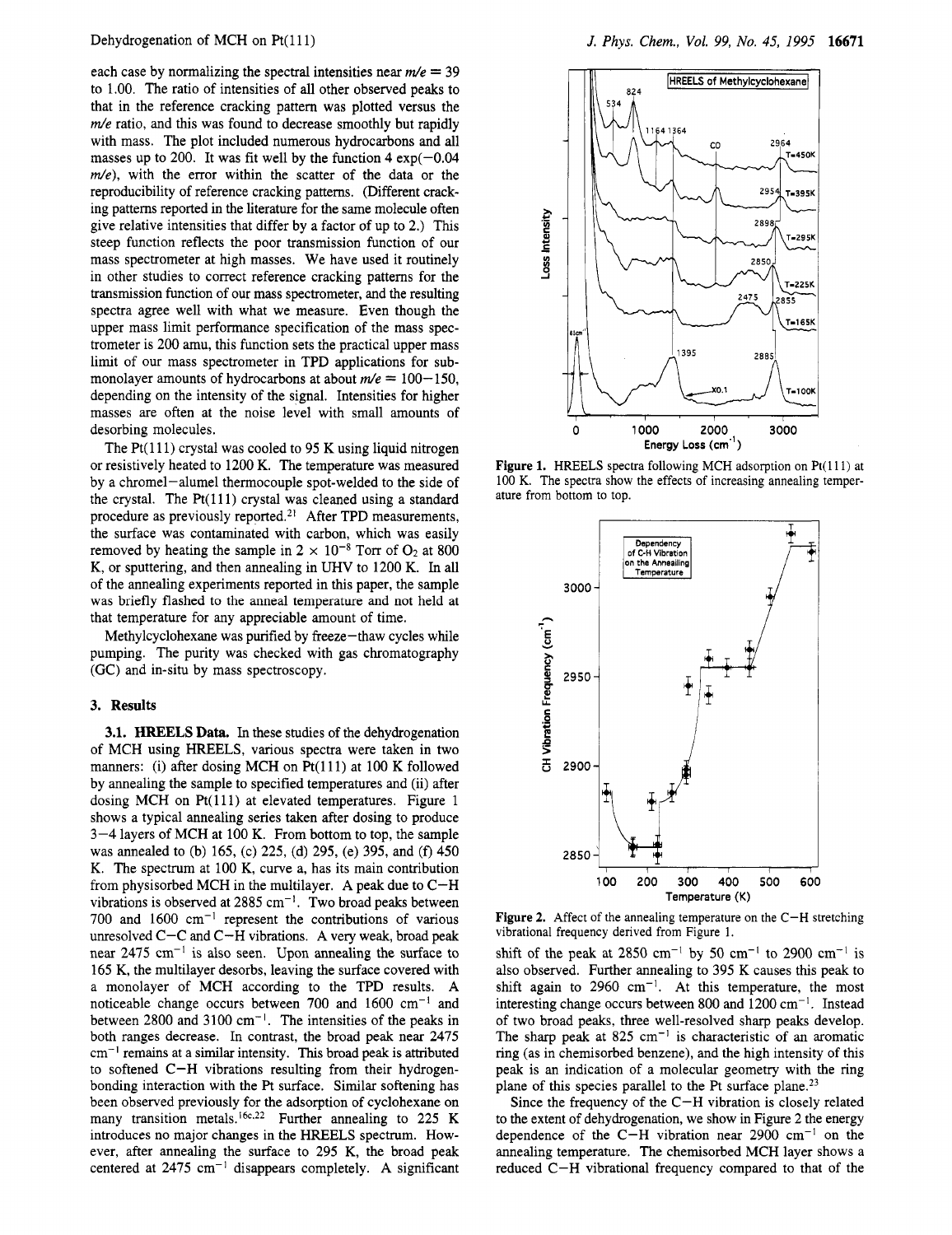

Figure 3. TPD and D<sub>2</sub>-BPTDS spectra obtained monitoring the  $m/e$ = <sup>2</sup> mass spectrometer signal from an initial monolayer of MCH adsorbed on  $Pt(111)$  at 100 K. Each spectrum corresponds to a different experimental history as follows: (a) TPD of approximately one monolayer of MCH adsorbed on a clean  $Pt(111)$  surface; (b) as in (a) but with the addition of  $D_2$  and then a monolayer of Bi after the MCH dose at <sup>100</sup> K; (c) as in (b) but with the MCH adlayer heated quickly to 250 K and then rapidly cooled to 100 K before dosing  $D_2$  and Bi; and (d) as in (c) but with rapid heating of the MCH adlayer to 380 K.

multilayer due to the chemisorption interaction with the Pt surface. The C—H stretching frequency of the chemisorbed MCH layer increases stepwise with increasing annealing (surface) temperature due to sequential dehydrogenation steps producing distinct hydrocarbon intermediates on the surface.

3.2. BPTDS Results. The  $D_2$ -BPTDS experiments carried out here are <sup>a</sup> variation of normal BPTDS and were performed as follows.<sup>17</sup> The clean Pt $(111)$  sample was dosed with an amount of MCH that had been determined to give  $\approx$  1 monolayer coverage of MCH at <sup>100</sup> K. (Here <sup>a</sup> monolayer is defined as the amount required to just saturate the monolayer TPD peaks, before the onset of the multilayer MCH TPD peak. The MCH monolayer coverage was previously determined to be  $2.1 \times 10^{14}$ molecules of MCH  $cm^{-2}$  from absolute sticking coefficient measurements.<sup>14</sup>) After waiting  $8-10$  min to allow the background pressure of MCH to return to its base line, the sample was heated rapidly to <sup>a</sup> predetermined temperature and then rapidly cooled. The surface was then exposed to <sup>a</sup> dose of  $\approx 2 \times 10^{-8}$  mbar of D<sub>2</sub> for 210 s. (This dose was performed with a directed doser so it actually corresponds to a  $\approx 3$ -fold higher exposure than these numbers suggest. This dose had previously been determined to saturate the surface with  $D_{(a)}$ .) Subsequently, Bi was dosed to the surface in an amount that was known to deposit <sup>a</sup> monatomic layer of Bi over the whole crystal surface. This complex surface was then subjected to rapid heating while the products of desorption were monitored using the QMS multiplexed to follow signals at <sup>6</sup> mass/charge ratio ( $m/e$ ) values every  $\frac{1}{6}$  s.

Figures  $3-6$  show results obtained from TPD and  $D_2$ -BPTDS experiments following MCH adsorption on  $Pt(111)$ . Each figure corresponds to a specific  $m/e$  signal from the QMS. Each spectrum within the figures corresponds to <sup>a</sup> different experimental history. Spectra are shown for 2, 82, 93, and 98 amu. Mass <sup>98</sup> is the MCH molecular (M) ion and the only mass solely attributable to MCH. Mass 93 is the molecular (M) ion for  $d_1$ -toluene. Mass 82 is a fragmentation product (M – 15) of  $d_1$ -methylcyclohexene but is also seen in the mass spectrum of MCH. A number of other mass spectrometer signals were also monitored in these and identical experiments. These signals included additional features of the mass spectrum of MCH (98, 97, 96, 92, 91, 89, 83, 82, 81, 80, 78, 69, 67, 55, 54 amu),



Figure 4. TPD and D<sub>2</sub>-BPTDS spectra that accompany Figure 3 obtained by monitoring and  $m/e = 82$  mass spectrometer signal: (a) TPD of approximately one monolayer of MCH adsorbed on <sup>a</sup> clean Pt(111) surface; (b) as in (a) but with the addition of  $D_2$  and then a monolayer of Bi after the MCH dose at <sup>100</sup> K; (c) as in (b) but with the MCH adlayer heated quickly to 250 K and then rapidly cooled to 100 K before dosing  $D_2$  and Bi; and (d) as in (c) but with rapid heating of the MCH layer to 380 K.



**Figure 5.** TPD and  $D_2$ -BPTDS spectra that accompany Figure 3 obtained by monitoring the  $m/e = 93$  mass spectrometer signal: (a) TPD of approximately one monolayer of MCH adsorbed on <sup>a</sup> clean Pt(111) surface; (b) as in (a) but with the addition of  $D_2$  and then a monolayer of Bi after the MCH dose at <sup>100</sup> K; (c) as in (b) but with the MCH adlayer heated quickly to 250 K and then rapidly cooled to 100 K before dosing  $D_2$  and Bi; and (d) as in (c) but with rapid heating of the MCH adlayer to 380 K.

d,-toluene (98, 93, 92, 91, 89, 78, 77, 83, 82, 69, 65, 55, 54 amu), and  $d_1$ -methylcyclohexene (98, 97, 96, 93, 92, 91, 89, 83, 82, 69, 67, 55, 54 amu). The tracking of these masses and comparisons to known mass spectrometer cracking patterns further reinforces our species identification, though for clarity and brevity they are not shown here. The mass spectral cracking patterns for methylcyclohexane, toluene, benzene, and bibenzyl were measured as described in section 2. The patterns for methylcyclohexene and toluene- $d_1$  were estimated from those reported in the reference literature<sup>20</sup> after correction for the known decrease in transmission function versus mass in the Inficon QMS. Even though we could not observe the parent masses for bibenzyl and stilbene, it was <sup>a</sup> straightforward matter to distinguish the species of greatest interest here based on their fragmentation patterns in the mass range below 150 (see ref 16e, for example). The species we particularly considered in trying to fit the observed BPTDS data were  $H_2$ , MCH, methylcyclohexene, toluene, benzene, bibenzyl, and stilbene.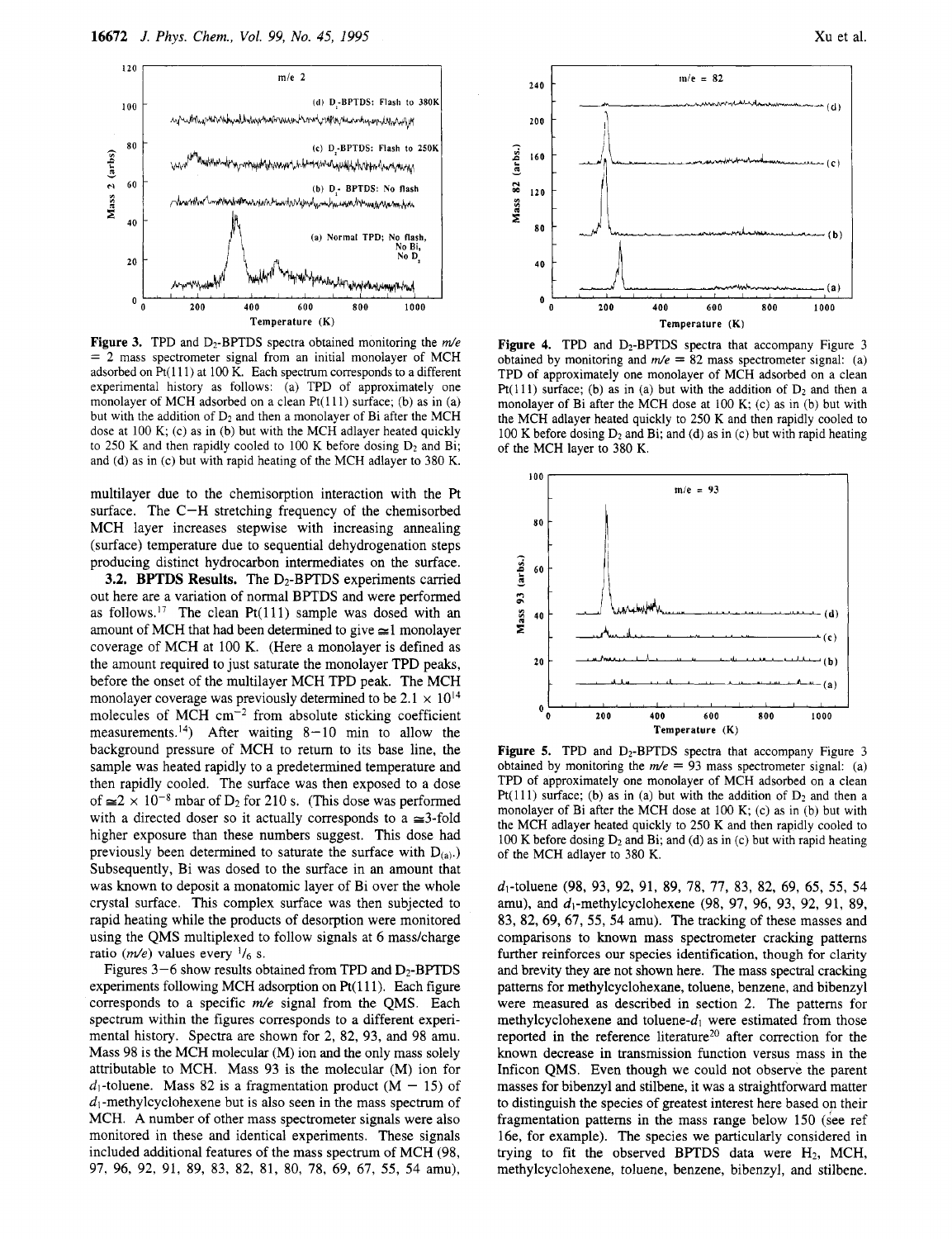

Figure 6. TPD and  $D_2$ -BPTDS spectra that accompany Figure 3 obtained by monitoring the  $m/e = 98$  mass spectrometer signal: (a) TPD of approximately one monolayer of MCH adsorbed on <sup>a</sup> clean Pt(111) surface; (b) as in (a) but with the addition of  $D_2$  and then a monolayer of Bi after the MCH dose at <sup>100</sup> K; (c) as in (b) but with the MCH adlayer heated quickly to 250 K and then rapidly cooled to 100 K before dosing  $D_2$  and Bi; and (d) as in (c) but with rapid heating of the MCH adlayer to 380 K.

(See ref 16d—e for some of their observed cracking patterns for our system.) The masses we followed in these experiments included  $m/e = 2, 51-53, 55, 65, 69, 76-79, 82-83, 88-93,$ 98. When deuterium was also present we also considered the deuterated analogs of these values.

The desorption spectra shown in Figures 3—6 reveal <sup>a</sup> number of aspects of the surface chemistry. The lowest spectrum (curve a) in each case is simply that for normal TPD of  $\leq 1$  monolayer of MCH adsorbed at 100 K. This has already been reported<sup>14</sup> for masses <sup>55</sup> and 2. Briefly, <sup>a</sup> molecular MCH desorption state is seen at  $\approx$  250 K. Beyond this only H<sub>2</sub> desorption is seen in three separate features at higher temperatures. The  $H_2$ desorption spectrum is consistent with the dehydrogenation of the adsorbed hydrocarbon to <sup>a</sup> strongly bound aromatic species. This species does not desorb under ordinary TPD conditions and subsequently dehydrogenates on the surface to eventually form "graphitic"  $C_{n(a)}$  and  $H_2$ . It should be noted that no 93 amu signal derived from  $d_1$ -toluene is observed during this experiment and that the relative desorption intensities of all the signals above  $m/e = 2$  follow well those obtained from the gas phase mass spectrum of MCH in our UHV system.

The addition of Bi to the surface before TPD caused profound changes in the desorption spectra (not shown, but the spectra were essentially identical to curves b shown in Figures  $3-6$ ). The most noticeable change was <sup>a</sup> downward shift in the desorption peak temperature for all signals. This is always seen in BPTDS and is, in part, why the technique works. This decrease in the desorption temperature is due to the disruption of the adsorbate—substrate bonding by the adsorbed Bi.17

The  $D_2$ -BPTDS spectra for the "as-dosed" MCH monolayer at 100 K is presented in spectra b of Figures  $3-6$ . No H<sub>2</sub> or HD (not shown) desorption occurs. This immediately indicates that dehydrogenation of the molecularly adsorbed MCH species does not occur on clean Pt{ 111} at <sup>100</sup> K and that dehydrogenation in the subsequent heating of the sample is completely suppressed by Bi. The intensities at 98, 82, and 55 amu are all dramatically increased relative to the normal TPD case (curves a) but retain the ratios they had in the molecular MCH desorption peak from the clean surface. Comparison of the absolute intensities for each of the signals due to MCH in spectra and b shows that  $\approx 55-65\%$  of the MCH monolayer initially adsorbed desorbs molecularly from the clean surface. This compares well to the results of Jiang et al., $14$  who estimated this percentage to be  $\approx 65\%$  via comparison of the hydrogen desorption from the clean surface TPD to that from one monolayer of toluene adsorbed on Pt(111). It should be noted that again there is no desorption signal at 93 amu.

The  $D_2$ -BPTDS spectra following heating the sample to 250 K (spectra <sup>c</sup> in Figures 3—6) reveal larger changes in the product desorption spectra. A small  $H_2$  desorption feature reappears at  $\approx$  180 K, indicating that the flash to 250 K has initiated dehydrogenation. The  $H_{(a)}$  released does not desorb from the clean  $Pt(111)$  surface at 250 K and remains on the surface until it is desorbed subsequently in  $D_2$ -BPTDS. Quantification of how much dehydrogenation this actually represents is difficult from the 2 amu signal alone. To do this requires that  $m/e = 3$ (HD) must be followed since most of the surface hydrogen is expected to desorb as HD due to the high levels of  $D_a$  present on the surface in the  $D_2$ -BPTDS experiment. Much of the MCH adsorbed on the surface has undergone dehydrogenation since the intensity of the desorption feature at <sup>98</sup> amu (the molecular ion of MCH) is severely attenuated to less than 10% of its value in curve b where all the MCH desorbs molecularly. Indeed, since that part (55—65%) of the original MCH monolayer that desorbs from the clean surface has already done so by this temperature (see spectra a), most of the rest must have already dehydrogenated. The 82 amu signal, however, maintains  $\approx 70\%$ of the intensity it had in the absence of this thermal treatment. This clearly indicates that another species must now be contributing to the 82 amu intensity.

Thus, <sup>a</sup> large proportion of the molecular MCH remaining on the surface after the flash to 250 K has been converted to <sup>a</sup> new species. This was clearly observed in HREELS taken after <sup>a</sup> similar thermal treatment, though no specific identification can be made on the basis of those HREELS data alone. Major cracking fragments of singly deuterated methylcyclohexenes (i.e., c-C<sub>6</sub>H<sub>8</sub>D-CH<sub>3</sub>)<sup>20</sup> are expected at 82, 55, and 69 amu (not shown). These three masses are all observed in our  $D_2$ -BPTDS experiments in ratios similar to those expected from the desorption of  $d_1$ -methylcyclohexene along with some of its perhydrido analog. The latter is produced in  $D_2$ -BTPDS since at these temperatures the hydrogen removed from the parent molecule remains on the surface as  $H<sub>(a)</sub>$  that can add to any molecular fragments present in competition with the adsorbed deuterium. By analogy with reaction <sup>2</sup> above, we therefore assign these  $d_1$  and  $d_0$  methylcyclohexene signals to the following reactions, occuring during BPTDS:

$$
c - C_6 H_8 - CH_{3(a)} + D_{(a)} \rightarrow c - C_6 H_8 D - CH_{3(g)} \tag{3}
$$

and

$$
c - C_6H_8 - CH_{3(a)} + H_{(a)} \rightarrow c - C_6H_9 - CH_{3(g)} \tag{4}
$$

The precise amount of each product formed will be <sup>a</sup> function of how much dehydrogenation had occurred in the thermal pretreatment and also the magnitude of any kinetic isotope effect present in the subsequent hydrogenation. For similar reactions at the temperatures in question, hydrogenation has been found to be around 3 times faster than deuteration.<sup>16b-d,17</sup>

A small but detectable feature at 93 and 92 amu (not shown) can also be seen in curve 5c after the 250 K flash. These signals are expected for the M and M – 1 ion, respectively, of  $d_1$ toluene. The  $d_1$ -toluene has been shown to be the product, formed with  $\approx 100\%$  yield, in D<sub>2</sub>-BPTDS from the surface benzyl species formed from thermal treatment of adsorbed toluene on Pt $(111)^{16d}$  (see eq 1). Therefore, by 250 K under our heating and cooling conditions, further dehydrogenation of MCH(a) to benzyl is also possible, although it is still very slow.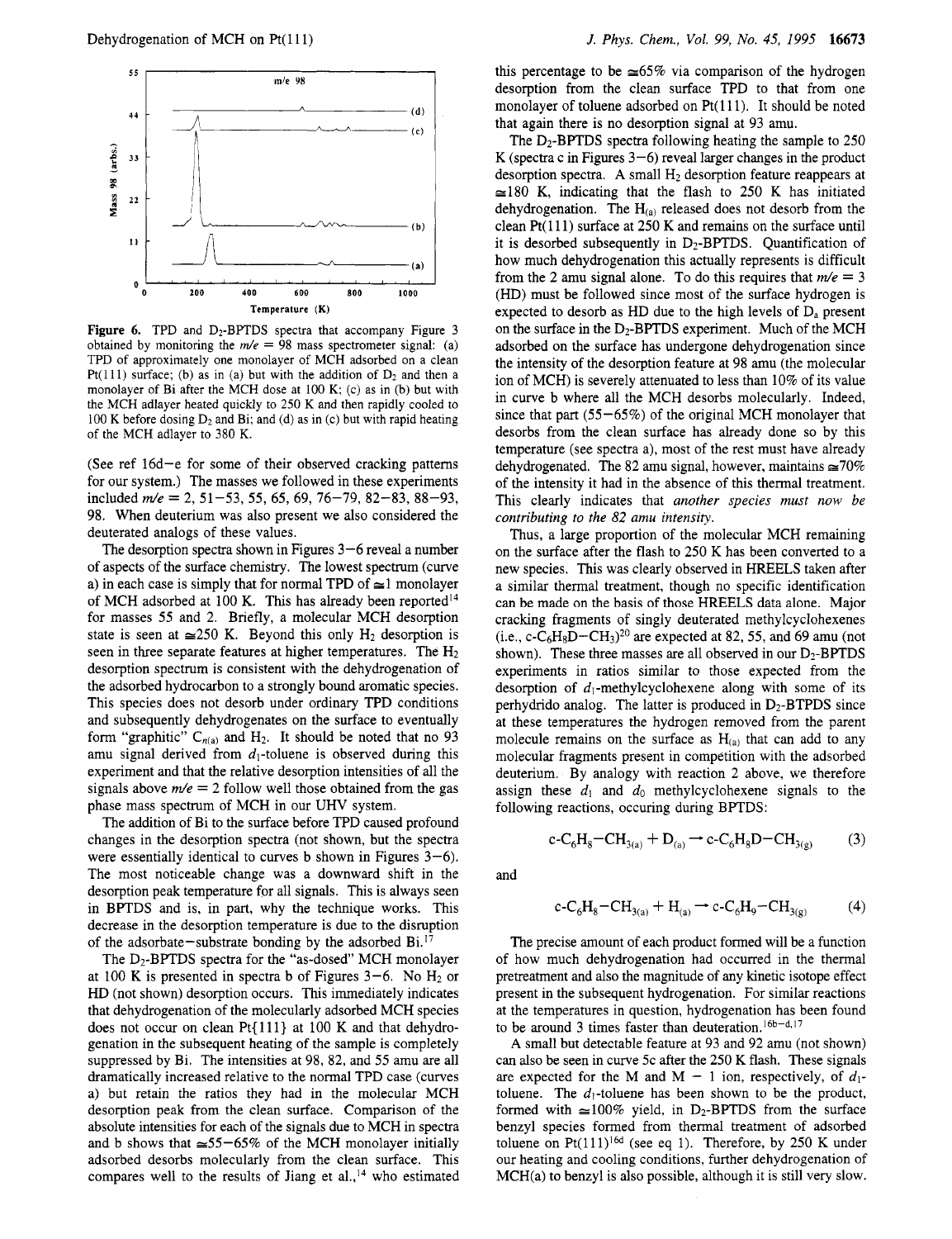This dehydrogenation product of MCH was hypothesized in ref 14 on the basis of the  $H_2$  TPD spectra that correspond to Figure 3a.

The top spectra d in Figures 3—6 show the result of <sup>a</sup> thermal flash of the adlayer to 380 K. By this temperature the desorption profiles show that all the surface MCH has been fully converted to the benzyl species. Again, this is evidenced by the  $m/e =$ 92 and 93 signals detected in the  $D_2$ -BPTDS due to desorption of  $d_1$ -toluene from eq 1. The tiny signal at  $\approx 200$  K for 82 amu is probably due to readsorption from the gas phase of molecular MCH (the concentration must be so small that the molecular ion cannot be detected) or possibly from <sup>a</sup> trace amount of the  $\pi$ -allylic c-C<sub>6</sub>H<sub>8</sub>-CH<sub>3(a)</sub> species. There is no H<sub>2</sub> desorption, and the only other signals detected are at 93 and 92 amu and other appropriate  $m/e$  values due to the desorption of  $d_1$ -toluene derived from adsorbed benzyl.

At the flash temperature of curves d, 380 K, the hydrogen liberated in the conversion of MCH to benzyl desorbs from the surface during the thermal pretreatment. The lack of any hydrogen desorption in this  $D_2$ -BPTDS trace therefore confirms the isotopic purity of the  $D_2$ . The lack of any other desorption products indicates that conversion of irreversibly adsorbed MCH to benzyl via a  $\pi$ -allylic intermediate is likely to be close to 100%. No other species are present in significant concentration on the Pt $(111)$  surface after the 380 K flash. Also, the amount of toluene- $d_1$  is seen in Figure 5d was compared with the signal intensity from known coverages of adsorbed toluene. This allows us to conclude that  $>70\%$  of the MCH that does not desorb molecularly has converted to adsorbed benzyl.

After the large peak at  $\approx 200$  K for 93 amu in Figure 5d there also appears to be some weak, broad desorption between 300 and 400 K. This is also seen for 92 amu, though not in the expected ratio for  $d_1$ -toluene. We show elsewhere<sup>24</sup> that when high levels of benzyl are present at the bismuth-postdosed surface, dimerization can occur to produce <sup>a</sup> bibenzyl species. It is this bibenzyl species that gives rise to this intensity, although small amounts of benzyl radical and toluene seem to be included in this peak.24

#### 4. Discussion

Methylcyclohexane and cyclohexane dehydrogenation are two prototypical reactions for studying selective dehydrogenation catalysis. Of these two, cyclohexane has been much more extensively studied, both catalytically and from <sup>a</sup> molecular viewpoint in surface science. The adsorption of cyclohexane on transition metal surfaces has been extensively probed using various surface science techniques including HREELS.<sup>1-13</sup> Furthermore, there is general agreement regarding the mechanism of cyclohexane dehydrogenation on Pt $(111)$ .<sup>12,16c,25</sup> We expect that MCH will behave chemically very similarly to cyclohexane, and we will utilize the previous cyclohexane results as benchmarks regarding MCH dehydrogenation. Since this is the first HREELS study of MCH adsorption on the Pt(111) surface, and one of only <sup>a</sup> few surface science investigations of this chemistry,<sup>14</sup> we will interpret our HREELS results with regard to this previous work on cyclohexane chemisorption and reaction on  $Pt(111)$  and make use of the valuable complementary information available from BPTDS experiments.

Molecular adsorption of MCH occurs on  $Pt(111)$  at 100 K. The adsorption of <sup>a</sup> chemisorbed MCH layer is differentiated from the multilayer phase by the broad peak at  $2475 \text{ cm}^{-1}$  that is attributed to the softened C—H vibrations due to the direct interaction of MCH with the Pt surface. The high intensity of this peak and the similarity of the HREELS spectra of MCH to that of cyclohexane suggest that MCH is also adsorbed with

hydrogen bonds between the surface and the three axial hydrogens that are directed toward the Pt surface. This also implies that the MCH is adsorbed with the ring plane more or less parallel to the surface, as was shown to occur with cyclohexane also.25

Annealing to 295 K removes the broad peak at 2475 cm<sup>-1</sup> completely due to <sup>a</sup> loss of hydrogen-bonding interactions with the surface. The shift of the C—H stretching vibration at 2850— 2900 cm-1 indicates that some additional dehydrogenation occurs. However, the aromatic ring has not formed yet at this temperature because of the absence of <sup>a</sup> strong C—H bending mode near  $800 \text{ cm}^{-1}$  that would be present for an aromatic ring. These results indicate that a stable reaction intermediate for MCH dehydrogenation has been formed on the  $Pt(111)$  surface over this temperature range. A very similar reation intermediate has also been found in <sup>a</sup> HREELS study of cyclohexane dehydrogenation on Pt(111) conducted at different annealing temperatures. In this case, this species was assigned to be <sup>a</sup> c-C<sub>6</sub>H<sub>9</sub>  $\pi$ -allyl species by HREELS<sup>25</sup> and D<sub>2</sub>-BPTDS.<sup>16c</sup> This species was also predicted by semiempirical theory<sup>18</sup> and suggested as an intermediate in cyclohexene dehydrogenation by LITD-FTMS<sup>12</sup> and by quantitative hydrogen analysis.<sup>26</sup> Therefore, we assign <sup>a</sup> reaction intermediate for MCH dehydrogenation to be a  $c - C_6H_8 - CH_3$  species, bonded in a similar  $\pi$ -allylic manner to Pt(111). From Figure 2, we can see that this species is found on the surface at 230—240 K and is stable up to <sup>a</sup> surface temperature of 300—320 K.

Heating the surface to 395 or 450 K dehydrogenates the surface species formed from MCH further, as indicated by the shift of the C-H stretching vibration from 2900 to 2960 cm<sup>-1</sup>. The appearance of an intense peak at  $825 \text{ cm}^{-1}$  indicates that an aromatic intermediate has been formed on the surface in this temperature range. On the basis of <sup>a</sup> comparison of these spectra to those obtained by  $Avery^{27}$  from thermal treatment (heating to 350 K) of toluene on  $Pt(111)$  to form adsorbed benzyl, we assign this intermediate to be chemisorbed benzyl. Figure <sup>2</sup> shows again that the benzyl species is stable on the Pt{ 111) surface over the temperature range 350—480 K. Further heating the surface to 550—660 K shifts this C—H mode from  $2960 - 3020$  cm<sup>-1</sup>, indicating the decomposition of benzyl species. This is also consistent with <sup>a</sup> gradual disappearance of the C-H bending mode near 825 cm<sup>-1</sup>. (HREELS spectra for this temperature range were collected but are not shown in this paper.)

The D<sub>2</sub>-BPTDS technique provides strong support for the identification and thermal stabilities of these surface intermediates and reveals several additional results. By 250 K, <sup>a</sup> facile dehydrogenation process is active in dehydrogenating the surface-bound MCH to an adsorbed  $c$ -C<sub>6</sub>H<sub>8</sub>-CH<sub>3</sub> species. It seems likely that this species is <sup>a</sup> major contributor to the complex HREELS spectrum derived from heating an adlayer of MCH to 250 K. However, BPTDS reveals that up to three other species are present in smaller amounts and contributing to the HREELS spectrum. These are  $MCH_{(a)}$ ,  $H_{(a)}$ , and benzyl<sub>(a)</sub>. The relative proportions of these species will depend on the precise nature of the heating and cooling schedules. At higher surface temperatures, both the  $MCH_{(a)}$  and  $c-C_6H_8-CH_{3(a)}$  have been completely replaced by the adsorbed benzyl species, Ph—  $CH<sub>2(a)</sub>$ . The lack of any high-temperature H<sub>2</sub> desorption or any other desorption products other than those due to  $d_1$ -toluene indicates that at this temperature the MCH that does not desorb molecularly is quantitatively converted to adsorbed benzyl and that no other processes such as C—C bond cleavage or isomerization are occurring to any significant degree at 380 K.

As <sup>a</sup> final comment, the sequential dehydrogenation mechanism that occurs for MCH on  $Pt(111)$  can be compared to